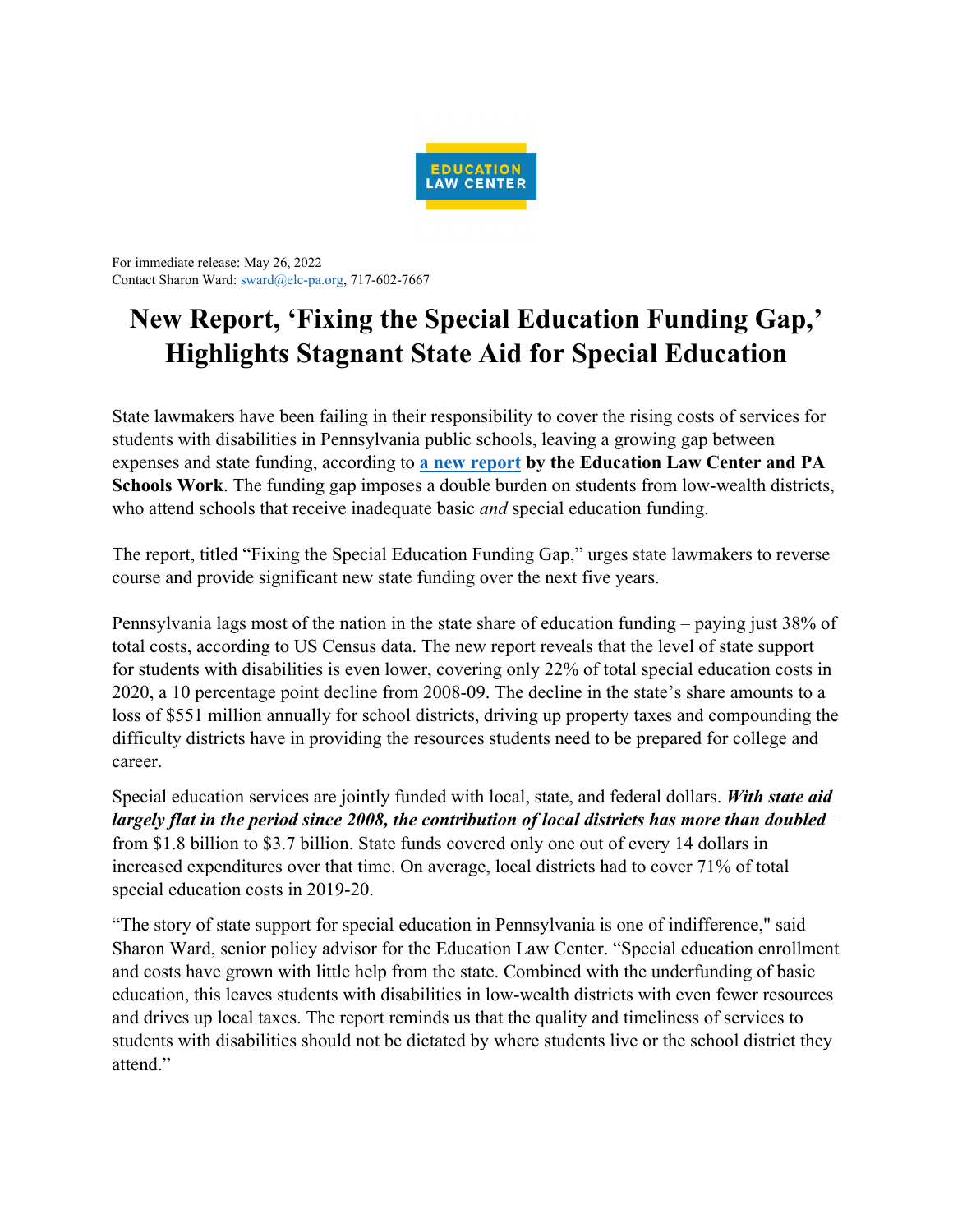The Pennsylvania school funding lawsuit, *William Penn School District et al. v. Pennsylvania Department of Education et al.*, highlighted the state's adequacy gap, estimated by one study to be more than \$4.6 billion and detailed the devastating results of decades of limited state funding on Pennsylvania children in low-wealth districts. Insufficient state funding to support students with disabilities compounds the impact in districts where students already face significant challenges due to overcrowded classrooms, outdated books, lack of support staff, antiquated buildings, and other resource gaps. The districts with the largest resource gaps serve the largest proportion of Pennsylvania's Black and Brown students.

"The majority of special education funding comes from local taxpayers, so the fiscal status of the district and its local tax base directly impacts the quality and availability of supports for our students with disabilities," says Jessica Capitani, a parent of a child with Down syndrome and the board president of The Arc of Pennsylvania. "Pennsylvania must increase its funding of education to ensure that all students with disabilities, regardless of where they live, are able to access the supports and services they are entitled to under the Individual with Disabilities Education Act."

With special education costs statewide rising annually by \$200 million or more each year, the report calls for a historic \$200 million boost in state aid for special education in 2022-23 as a first step and similar annual increases over the next five years to raise the state share back to onethird. This would give districts a respite from the pressure of significant annual special education cost increases and give more students the supports they need and are entitled to.

"As families who are also advocates for our loved ones, we need all the tools for our children to holistically be successful and integrated individuals in society," said Cecelia Thompson, a special education advocate who is a mayoral appointee of the Board of Education for the School District of Philadelphia and mother of an adult son living with autism. "A fully funded school formula will help achieve this effort."

Accompanying the report is a spreadsheet with data for all Pennsylvania school districts, showing the changes in state and local share of special education costs since 2008. For example:

- In Allentown School District, special education expenditures more than doubled between 2008-09 and 2019-20, increasing by \$32.3 million. State special education funding increased by only \$2.8 million, and the state share dropped from 30% to 19%.
- In Central Dauphin School District, special education expenditures nearly doubled between 2008-09 and 2019-20, increasing by \$17.1 million. State special education funding increased by only \$753,000, and the state share dropped from 30% to 17%.
- In the School District of Philadelphia, special education expenses more than doubled between 2008-09 and 2019-20, increasing by \$347 million. State special education funding increased by only \$27 million, and the state share dropped from 42% to 24%.